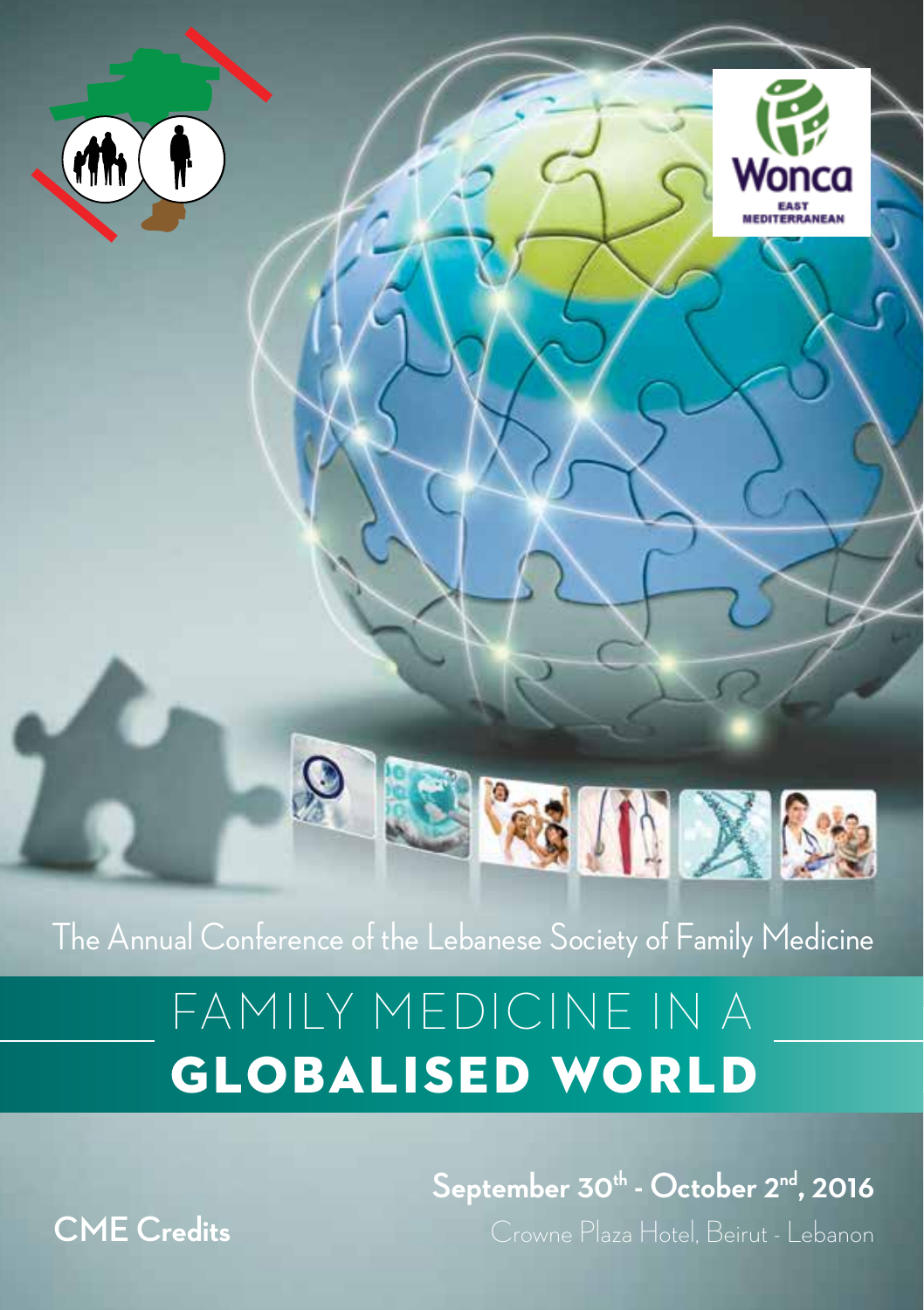

## FAMILY MEDICINE IN A GLOBALISED WORLD

#### **Lebanese Society of Family Medicine**

**Dr. Jinan Usta** *President of the Congress*

#### **Organizing Committee**

**Dr. Khalil Ashkar** *Chairperson* **Dr. Umayya Moucharrafieh** *Member*

#### **Scientific Committee**

**Dr. Jinan Usta** *Chairperson* **Dr. Jihad Irani** *Member* **Dr. Beatrice Khater** *Member* **Dr. Issam Shaarani** *Member* **Dr. Marouan Zoghbi** *Member*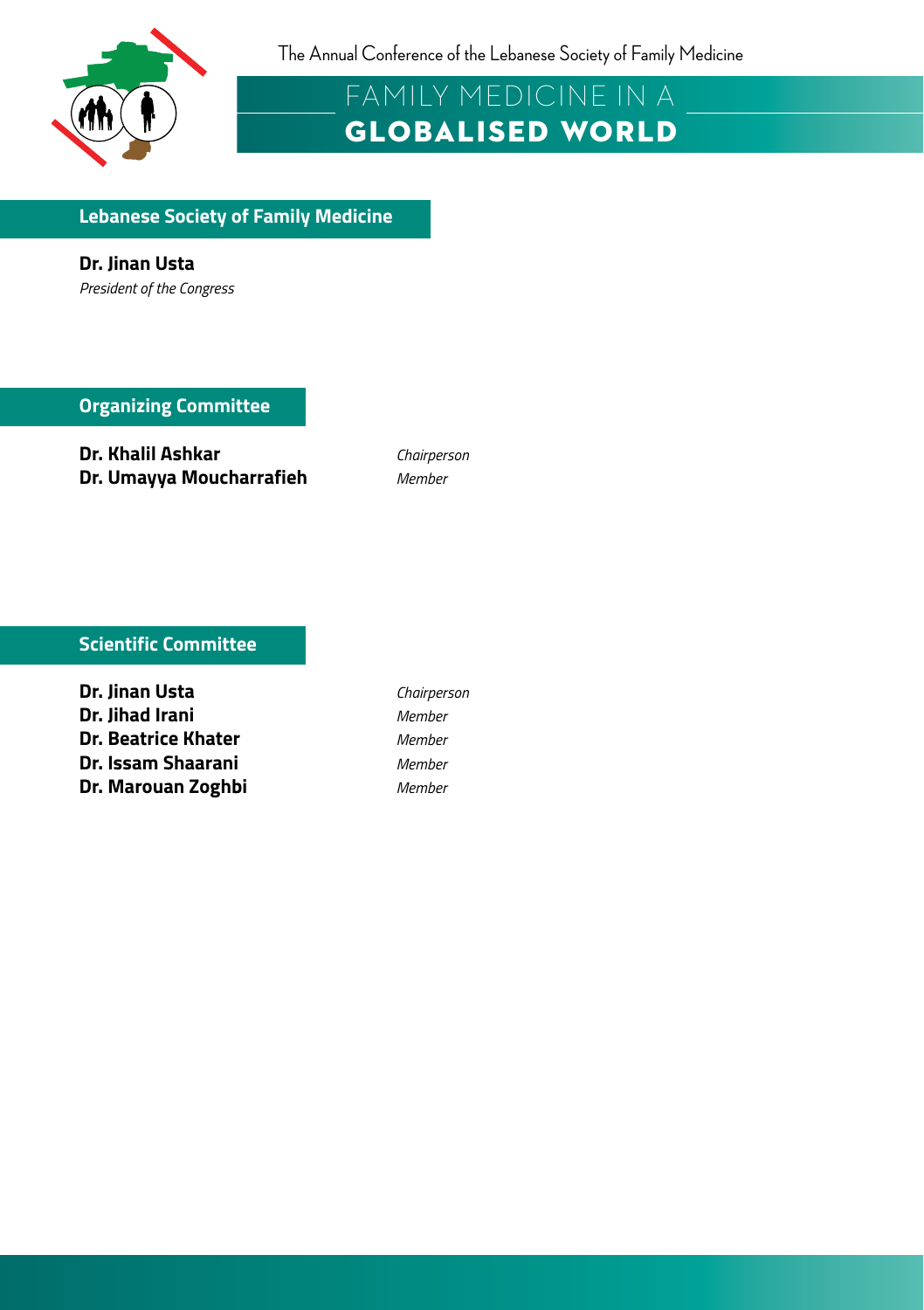

## FAMILY MEDICINE IN A GLOBALISED WORLD

| DAY <sub>1</sub>                                                                                                                                                                                 | Friday, September 30th 2016                                                                                         |                            |  |  |
|--------------------------------------------------------------------------------------------------------------------------------------------------------------------------------------------------|---------------------------------------------------------------------------------------------------------------------|----------------------------|--|--|
| Time                                                                                                                                                                                             | <b>Session Title</b>                                                                                                | Speaker                    |  |  |
| 13:00                                                                                                                                                                                            | Registration                                                                                                        |                            |  |  |
| 13:30 - 14:00                                                                                                                                                                                    | <b>What Everybody is Reading Now?</b><br>(or 10 Articles that Changed My Practice)                                  | <b>Beatrice Khater, MD</b> |  |  |
|                                                                                                                                                                                                  | <b>Session I: Pediatric Care</b>                                                                                    |                            |  |  |
| 14:00 - 14:30                                                                                                                                                                                    | <b>ADHD Learning Difficulties</b>                                                                                   | <b>Fadi Maalouf, MD</b>    |  |  |
| 14:30 - 15:00                                                                                                                                                                                    | <b>Drugs and Addiction: What's New</b>                                                                              | <b>Francois Kazour, MD</b> |  |  |
| 15:00 - 15:30                                                                                                                                                                                    | <b>Liraglutide; from LEAD to LEADER</b><br>Symposium sponsored by Novonordisk                                       | <b>Mounzer Saleh, MD</b>   |  |  |
| 15:30 - 16:00                                                                                                                                                                                    | <b>Coffee Break</b>                                                                                                 |                            |  |  |
|                                                                                                                                                                                                  | <b>Session II: Workshops</b> (up to 25 participants per group)                                                      |                            |  |  |
| 16:00 - 17:00                                                                                                                                                                                    | <b>Brain Imaging from A to Z</b>                                                                                    | Sami Faddoul, MD           |  |  |
| 16:00 - 17:00                                                                                                                                                                                    | <b>Reading Nerve Conduction, EMG EEG</b>                                                                            | <b>Wael Radwan, MD</b>     |  |  |
| 17:00 - 17:30                                                                                                                                                                                    | Maximising the value of cure in Hepatitis C : How are current<br>treatments evolving? Symposium sponsored by Abbvie | <b>Cecilio Azar, MD</b>    |  |  |
| 17:30 - 18:30                                                                                                                                                                                    | <b>Round table Discussion:</b>                                                                                      |                            |  |  |
|                                                                                                                                                                                                  |                                                                                                                     |                            |  |  |
| 17:30 - 18:00                                                                                                                                                                                    | <b>Commercializing Medicine</b>                                                                                     | Iona Heath, MD             |  |  |
| 18:00 - 18:30                                                                                                                                                                                    | <b>Panel Discussion: Commercializing Medicine</b>                                                                   |                            |  |  |
| 18:30                                                                                                                                                                                            | Opening Ceremony followed by a Cocktail Reception                                                                   |                            |  |  |
| Address of the President of the Lebanese Society of Family Medicine - Khalil Achkar, MD<br>Address of the President of the Congress - Jinane Usta, MD<br><b>Address of Mohammed Tarawneh, MD</b> |                                                                                                                     |                            |  |  |
| <b>Address of Alrazy Movement - Hadi Jalkh, MD</b>                                                                                                                                               |                                                                                                                     |                            |  |  |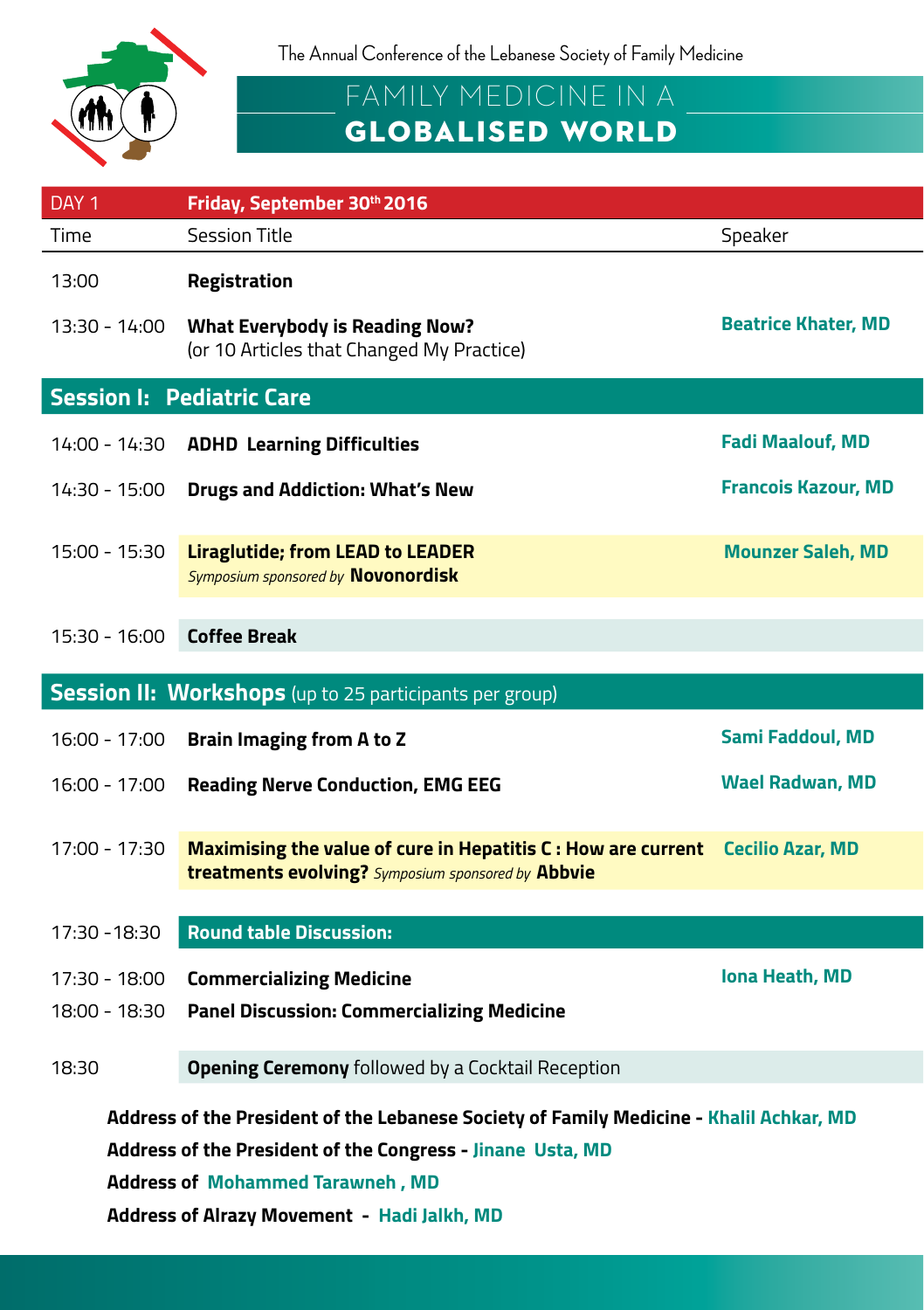

## FAMILY MEDICINE IN A GLOBALISED WORLD

| DAY <sub>2</sub>                  | Saturday, October 1st 2016                                       |                            |  |  |
|-----------------------------------|------------------------------------------------------------------|----------------------------|--|--|
| Time                              | Session Title                                                    | Speaker                    |  |  |
| 08:00                             | Registration                                                     |                            |  |  |
| <b>Session I: Travel Medicine</b> |                                                                  |                            |  |  |
|                                   |                                                                  |                            |  |  |
| $08:30 - 09:00$                   | Advise to the traveler: Is it safe to fly?                       | <b>Jumana Antoun, MD</b>   |  |  |
| $09:00 - 09:30$                   | Travel Emergencies (is there a Doctor on Board)                  | Sami Moukheiber, MD        |  |  |
| 09:30 - 10:00                     | Traveling Bugs (Zika, Flu)                                       | <b>Jaques Choucair, MD</b> |  |  |
| 10:00 - 10:30                     | <b>Multidrug Resistance: Is It A Global or Local Phenomenon?</b> | Umaya Musharrafiyyeh, MD   |  |  |
|                                   |                                                                  |                            |  |  |

#### 10:30 - 11:00 **Coffee Break**

#### **Session II: Medicine from Here and There**

|               | $11:00 - 11:30$ Probiotics: Is There An Evidence?              | <b>Remi Daw, MD</b>      |
|---------------|----------------------------------------------------------------|--------------------------|
|               | 11:30 - 12:00 Common Questions in Pregnancy                    | Labib Gulmiyyeh, MD      |
| 12:00 - 12:30 | Updates in Cancer Screening                                    | <b>Claudine Nasr, MD</b> |
| 12:30 - 13:00 | <b>What's New in COPD</b> Lecture sponsored by <b>Novartis</b> | Hassan Chami, MD         |
|               |                                                                |                          |
| 13:00 - 14:00 | <b>Lunch Break</b>                                             |                          |
|               |                                                                |                          |
| 14:00 - 14:30 | <b>Satellite Symposium</b> sponsored by Abbott                 |                          |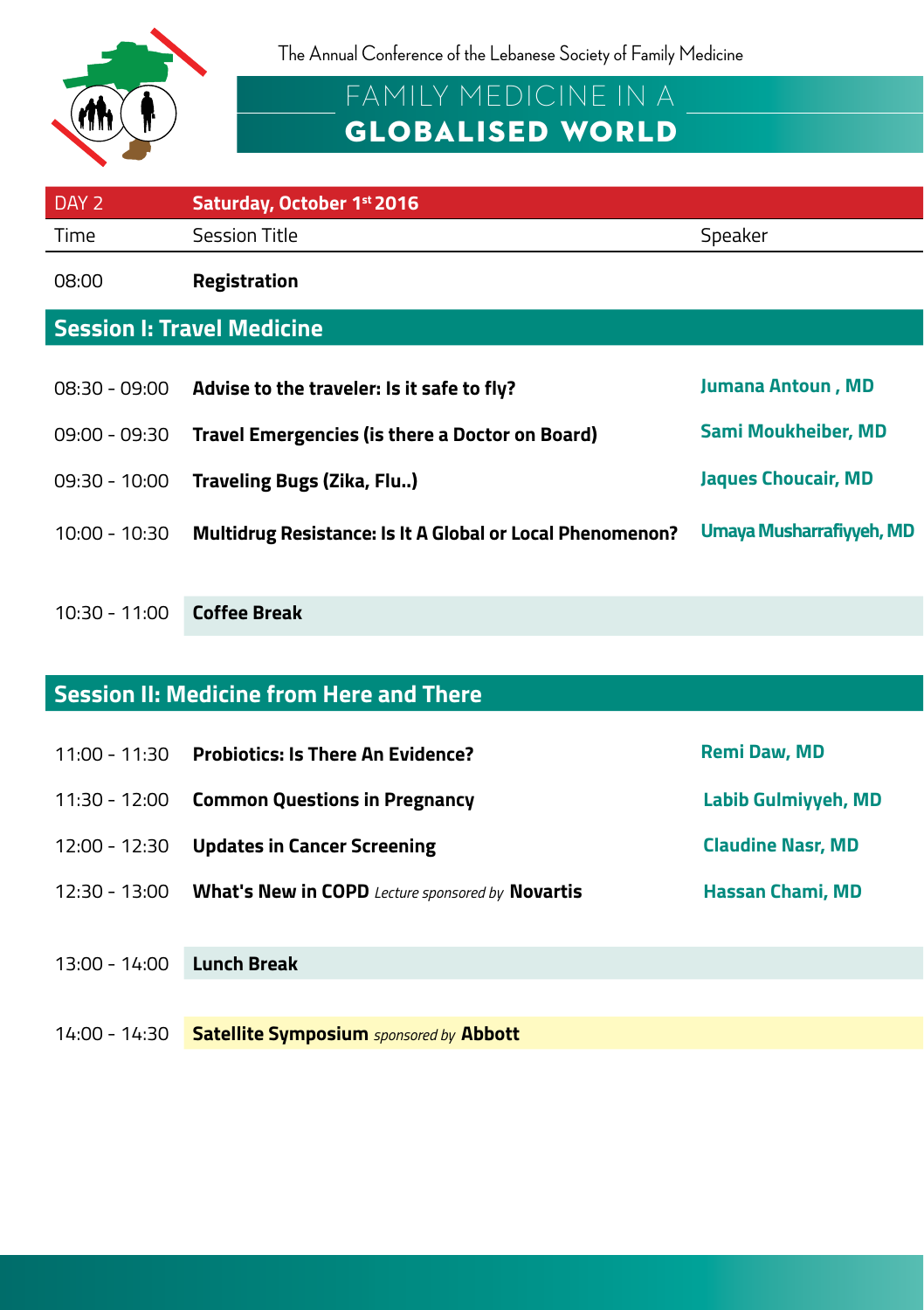

### FAMILY MEDICINE IN A GLOBALISED WORLD

| DAY <sub>2</sub> | Saturday, October 1st 2016                       |                           |
|------------------|--------------------------------------------------|---------------------------|
| Time             | <b>Session Title</b>                             | Speaker                   |
|                  |                                                  |                           |
|                  | <b>Session III: Practice Management WONCA</b>    |                           |
|                  |                                                  |                           |
| 14:30 - 15:00    | Social Media: The Double Edge Sword              | <b>Issam Shaarani, MD</b> |
| 15:00 - 15:30    | <b>Ten Applications That Changed My Practice</b> | <b>Marouan Zoghbi, MD</b> |
|                  |                                                  |                           |
| 15:30 - 16:00    | <b>Coffee Break</b>                              |                           |
|                  |                                                  |                           |
| <b>Workshops</b> |                                                  |                           |
| 16:00 - 17:30    | Alrazy Workshop: Violence and Health             | Hadi Jalkh, MD            |
| 16:00 - 17:30    | <b>Dealing with Uncertainty</b>                  | <b>Iona Heath, MD</b>     |
|                  |                                                  |                           |
| 17:30 - 18:00    | <b>Research Presentations</b>                    |                           |

**Khairat Al-Habbal, MD - Noura Kaadi, MD - Rim Taleb, MD - Lydia Aoun, MD**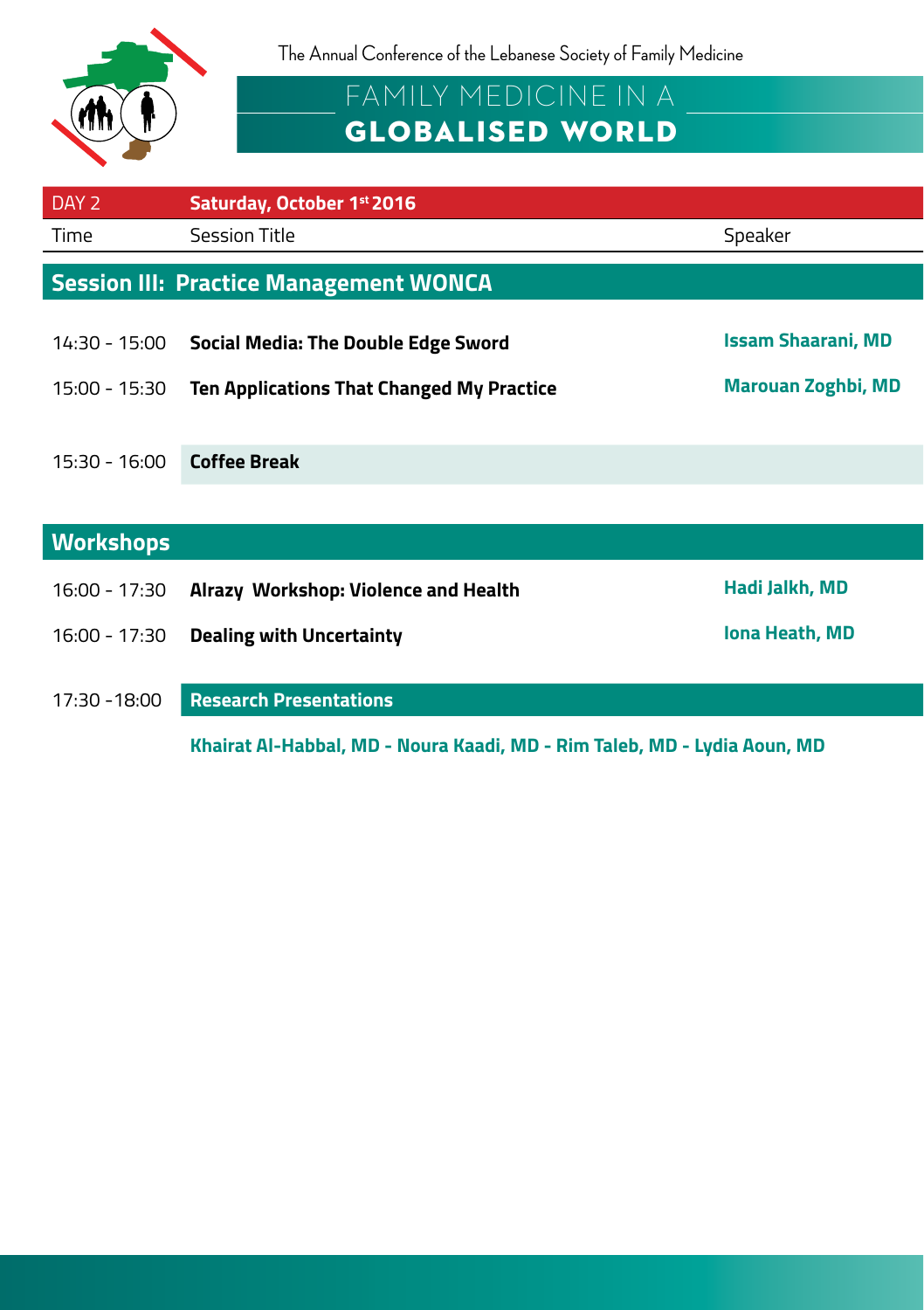

## FAMILY MEDICINE IN A GLOBALISED WORLD

| DAY <sub>3</sub>                  | Sunday, October 2 <sup>nd</sup> 2016                                                                                                                      |                                                       |  |  |
|-----------------------------------|-----------------------------------------------------------------------------------------------------------------------------------------------------------|-------------------------------------------------------|--|--|
| Time                              | <b>Session Title</b>                                                                                                                                      | Speaker                                               |  |  |
| 08:30                             | Registration                                                                                                                                              |                                                       |  |  |
|                                   | <b>Session I: Medicine from Here and There</b>                                                                                                            |                                                       |  |  |
| $09:00 - 09:30$                   | E Cigarettes : Good, Bad or Evil                                                                                                                          | Hala Kahi, MD                                         |  |  |
| 09:30 - 10:00                     | <b>Botox, Fillers:</b><br>What the Primary Care Physician Needs to Know                                                                                   | Najla Lakkis, MD                                      |  |  |
| 10:00 - 10:30                     | <b>Recent Updates in the Management of Type 2 Diabetes:</b><br><b>Focus on SGLT2-Inhibitors</b><br>Lecture sponsored by Boehringer Ingelheim              | Carla Sawwan, MD                                      |  |  |
| 10:30 - 11:00                     | <b>Coffee Break</b>                                                                                                                                       |                                                       |  |  |
| 11:00 - 11:30                     | <b>Satellite Symposium</b> sponsored by Abbvie                                                                                                            |                                                       |  |  |
| 11:30 - 12:00                     | <b>From Clinical Trials to the Widest Clinical Practice:</b><br><b>Dapagliflozin a Motivating Journey</b><br>Satellite Symposium sponsored by AstraZeneca | <b>Khalil Ashkar, MD</b><br><b>Marouan Zoghbi, MD</b> |  |  |
| <b>Session II: Geriatric Care</b> |                                                                                                                                                           |                                                       |  |  |
| 12:00 - 12:30                     | Depression " When One Is More Than Two?"<br>Lecture sponsored by Lundbeck                                                                                 | <b>Assaf Abboud, MD</b>                               |  |  |
| 12:30 - 13:00                     | Delerium, Dementia or Amnesia                                                                                                                             | Elie Estefan, MD                                      |  |  |
| <b>Session III: Miscellaneous</b> |                                                                                                                                                           |                                                       |  |  |
| 13:00 - 13:30                     | It Is Time to Cure Hepatitis C Lecture sponsored by Gilead                                                                                                | <b>Cesar Yaghi, MD</b>                                |  |  |
| 13:30                             | <b>Celebrate the Winner</b>                                                                                                                               |                                                       |  |  |
|                                   | <b>Lunch Break</b>                                                                                                                                        |                                                       |  |  |
|                                   | Adjourn                                                                                                                                                   |                                                       |  |  |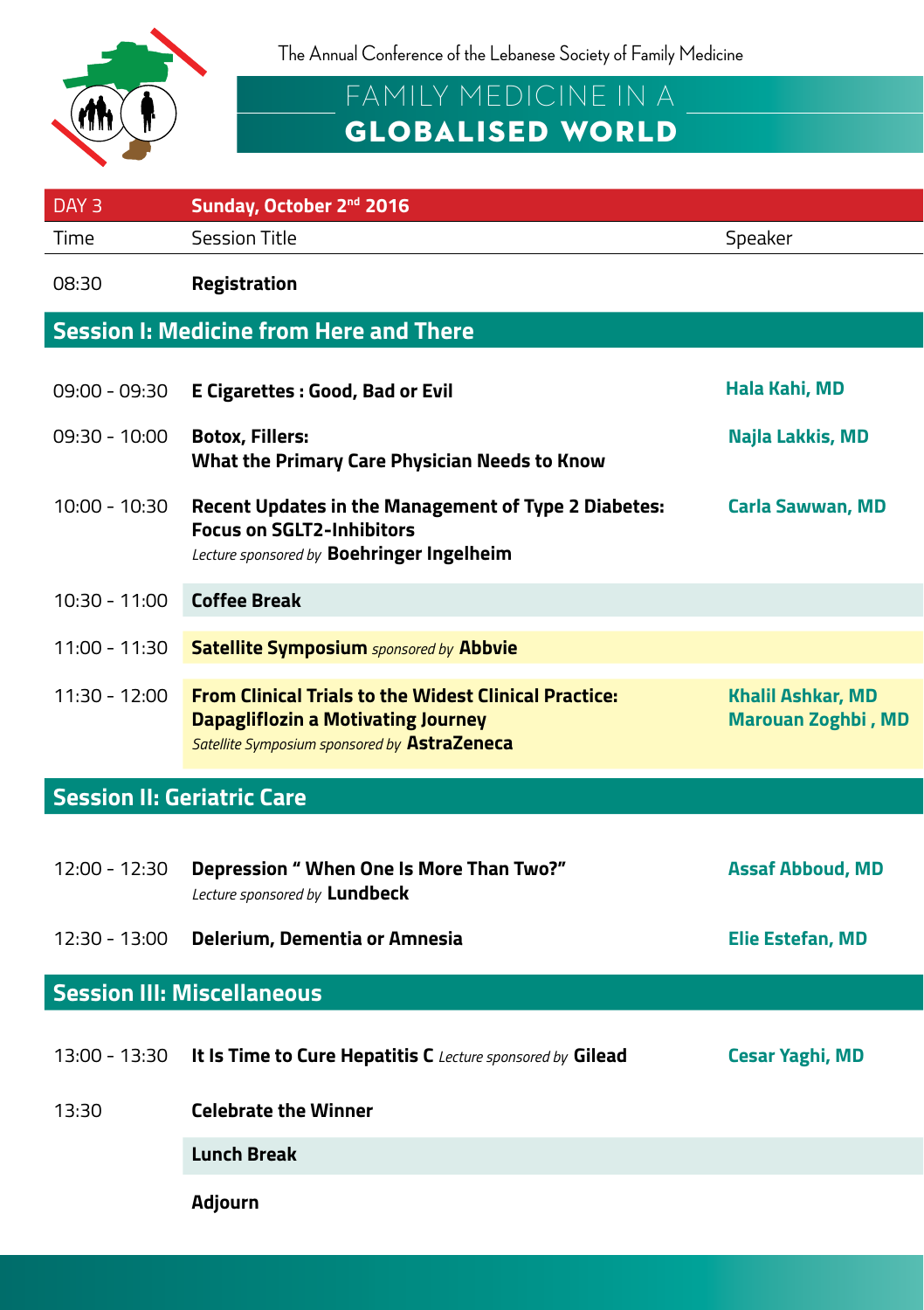